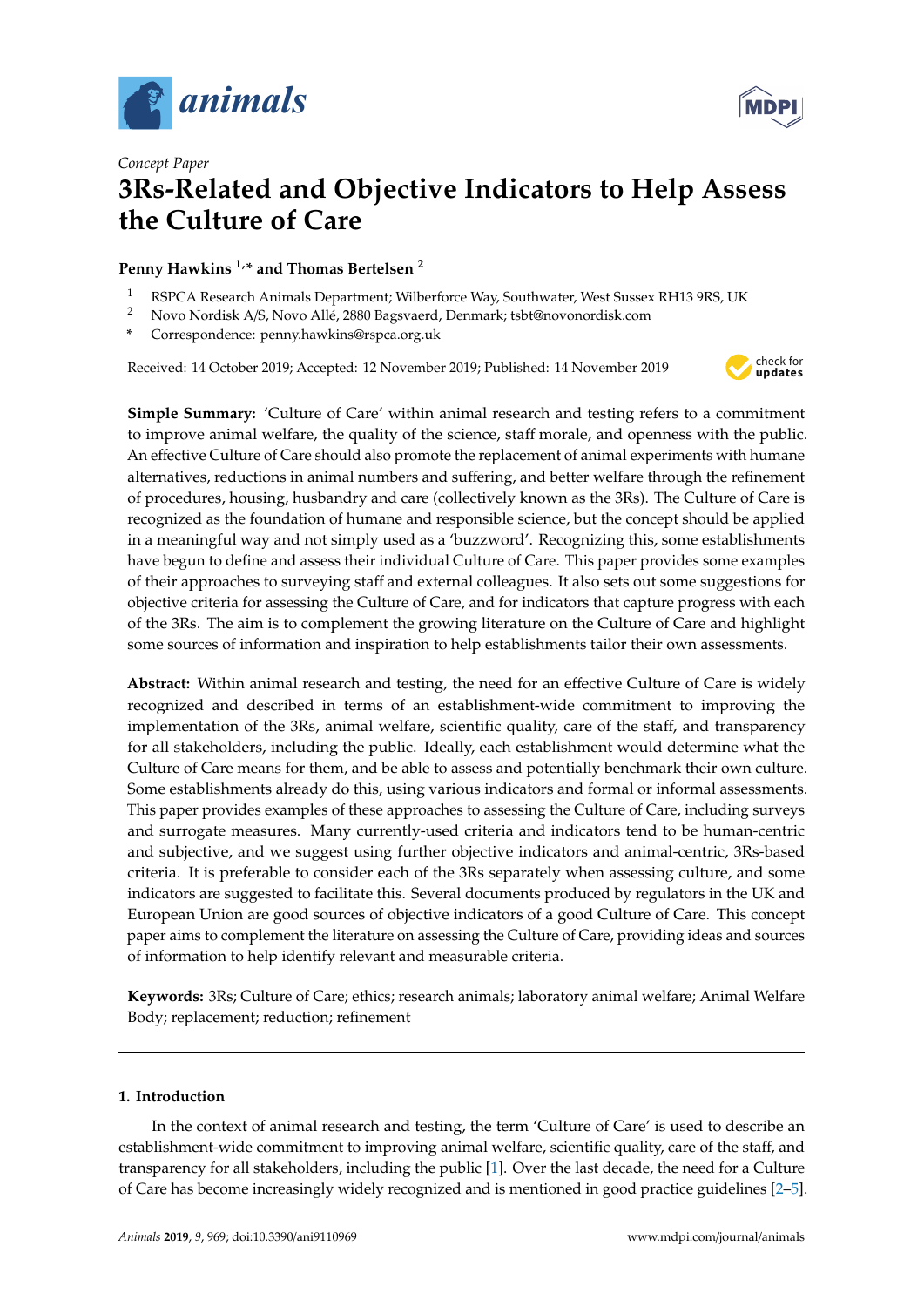A working concept for a Culture of Care is available at [\[1\]](#page-5-0), and several publications provide guidance as to how the Culture of Care can be implemented in practice  $[5-7]$  $[5-7]$ . Although the Culture of Care is included in publications and guidelines in a number of countries (e.g., [\[1](#page-5-0)[,2](#page-5-1)[,4\]](#page-5-4)), the concept is still developing worldwide and is currently mostly included in guidelines and working documents from the European Union (EU). This concept paper therefore uses EU terminology where this is unavoidable, but the approaches to assessing the Culture of Care will apply globally.

It is positive to see that the Culture of Care has become established as an essential foundation for humane and responsible science. However, there is also a concern that it can be used as a 'buzzword' (e.g., 'we have an excellent Culture of Care') without ensuring that the local Culture is indeed positive, or that all its different aspects are being fulfilled. An establishment cannot be said to have a good Culture of Care if its culture is merely one of compliance, without improving on legal minimum requirements [\[5,](#page-5-2)[8\]](#page-5-5).

# **2. Assessing the Culture of Care 2. Assessing the Culture of Care**

A genuinely good Culture of Care should lead to benefits for animal welfare, the 3Rs (replacement, A genuinely good Culture of Care should lead to benefits for animal welfare, the 3Rs reduction, and refinement), the quality of the science, and staff wellbeing. Achieving a Culture of Care is not a goal in itself, but is a means to achieve a goal; the direct and indirect benefits for the  $\overline{\phantom{a}}$ animals, as described above. The Culture of Care is a strong and efficient enabler to achieve positive outcomes for animals, humans, and science. This can be envisaged as a house where the Culture is the foundation, the goal (optimal animal welfare) is the roof, and the internal structures (e.g., the Animal  $\sim$ Welfare Body; AWB or equivalent committee) are the pillars that support the roof and are firmly based upon the foundation (Figure [1\)](#page-1-0).

<span id="page-1-0"></span>

**Figure 1.**  $\frac{1}{2}$  **showing how the Culture of Culture of Care underpins good practice and optimal animal welfare. Figure 1.** Schematic showing how the Culture of Care underpins good practice and optimal

them, and to be able to assess and potentially benchmark their own Culture. Some establishments have begun to do this. For example, a discussion amongst an international Culture of Care network in 2017 found that several establishments had begun to describe and assess their Culture, using surveys which Every establishment is different, so each needs to determine what the Culture of Care means for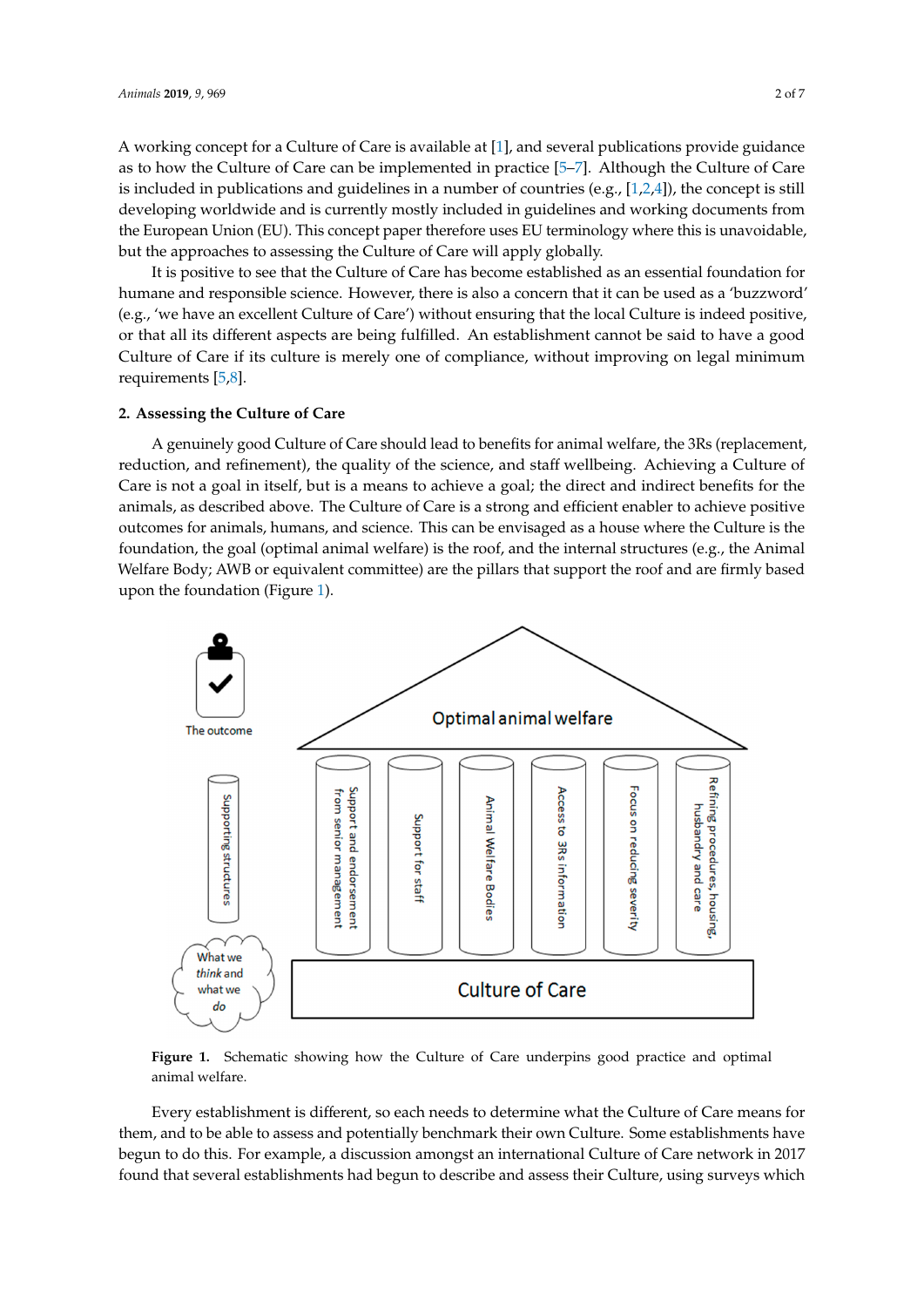either focused on internal staff perspectives, via questionnaires and discussions, or sought external viewpoints. All were able to list useful indicators, but some had not yet used these within a formal assessment exercise [\[9\]](#page-5-6).

One participant in the above discussion was the pharmaceutical company Novo Nordisk, which designed and performed an internal Culture of Care survey. The questionnaire was based on the concept that culture can be described as 'what we do and what we think', which shapes how individuals and groups interact when working to advance animal welfare. Consequently, the questions were related to the individual (e.g., 'I feel empowered . . . '), the group (e.g., 'in our group we . . . .'), their relationships with management, and knowledge of the internal supporting structures. Respondents were asked to indicate their role, as it is very likely that there will be role-dependent sub-cultures, especially within a large organization.

The survey used surrogate markers, which were designed to have a clear meaning for a wide audience and to be less likely to be interpreted individually. These surrogate markers were: Collaboration, Trust, Integrity, Influence, Meaning, Predictability, Social Support, Rewards/Recognition and Resources. Thirty-nine questions were included, to be answered using a 5-point qualitative scale (strongly disagree, disagree, don't know, agree, and strongly agree). Finally, there were optional sections for free text input. The questionnaire was distributed online to 343 potential respondents, of whom 151 replied (a 44% response rate). The quantitative results, together with the free text comments, enabled the AWB and management to identify matters to address at an individual, group, leader, or organizational level. These related to different professional groups, values, and operational issues, and directions were identified as to where and how to initiate potential actions to further the Culture of Care.

This type of approach to assessing the Culture of Care is further developed in [\[8\]](#page-5-5), and the European Federation of the Pharmaceutical Industry and Associations (EFPIA) Research and Animal Welfare Group (RAW) has also developed a tool to help organizations review and reflect upon their Culture of Care [\[10\]](#page-5-7).

The above initiatives all represent sound progress with assessing the Culture of Care, often with human-centric criteria and indicators. For example, the survey used by EFPIA RAW includes questions exploring how people feel and what they believe. Typical questions include 'I feel accountable for animal welfare', 'Animal welfare is a priority in your company', and 'Our AWB leads a "Culture of Care"'. These are all good questions with respect to ensuring human welfare and empowerment, which should create an environment that is open to facilitating the 3Rs.

To ensure that assessments encompass the animal welfare and 3Rs benefits of a good Culture of Care, it is also important to evaluate some direct outcomes for animals. This is included in a question within the EFPIA survey: 'My organization actively promotes the 3Rs in working practices?' If the respondent agrees, they are prompted to provide examples.

This above approach to assessing the Culture of Care is helpful, and we believe it is especially beneficial to make sure that the evaluation also includes (i) adequate 'animal-centric' criteria and (ii) objective indicators, such as project meetings with animal technologists and scientists, 3Rs awards, or an animal welfare focus group. It is reasonable to assume that a culture in which people feel valued (and listened to) will lead to reductions in animal use and suffering, and improvements in welfare, but this cannot be verified without dedicated indicators. From a purist animal advocate's perspective, one could question the point of a Culture of Care if it does not have a positive impact for animals.

Of course, an overly long list of criteria and indicators would make for a very time-consuming assessment exercise, which would be counterproductive. We have set out some suggestions for indicators below, with the aim of providing additional choices and ideas for establishments when they produce their own tailored assessment exercise to fit their own requirements and resources. Ideally, this would take an integrated approach, incorporating indicators based on management processes, outcomes for animals, and the views of staff.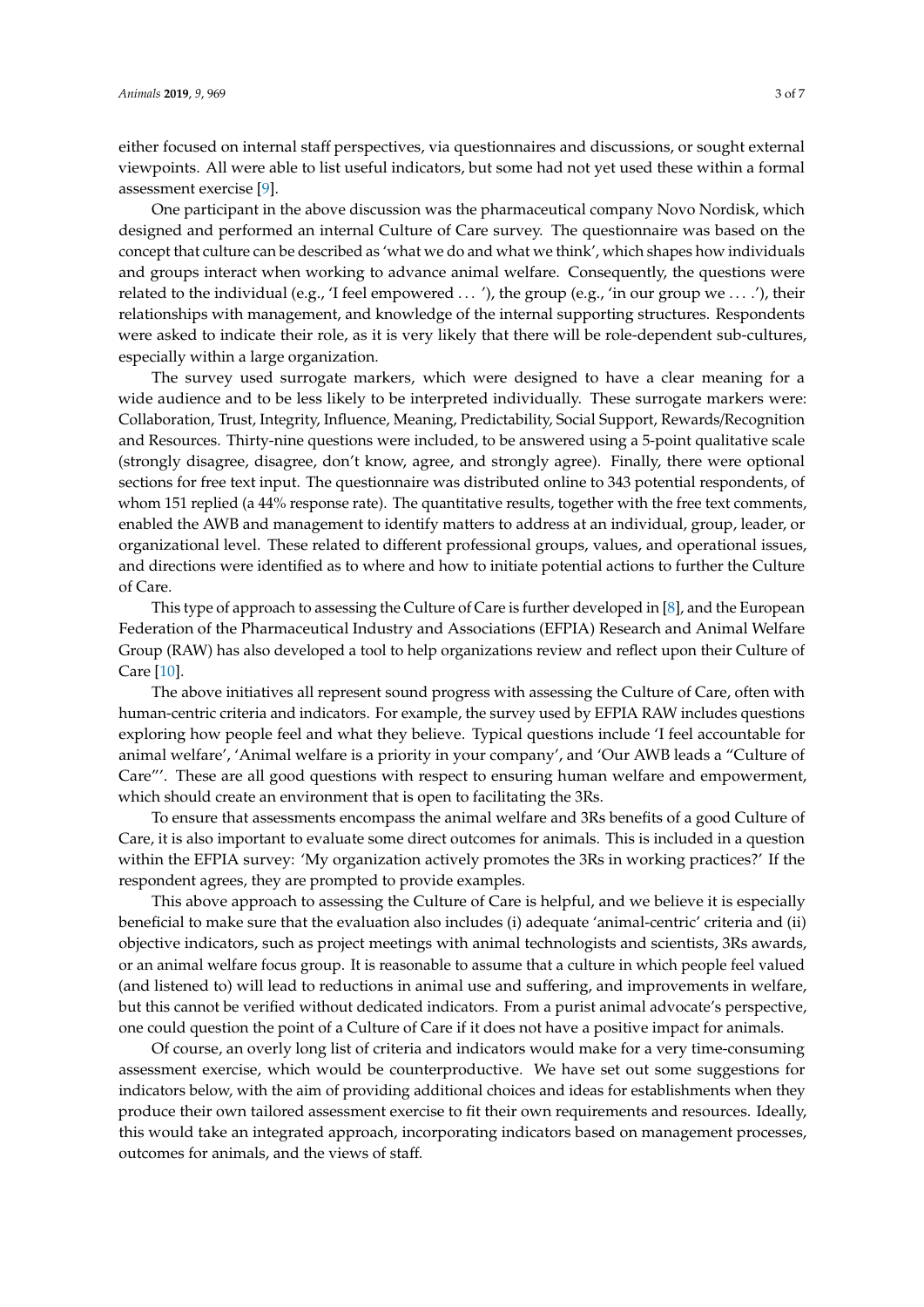#### *2.1. 3Rs-Based, Animal-Centric Criteria*

Each of the 3Rs represents a better outcome for animals, whether this means never having been used at all (replacement and reduction) or experiencing less suffering and better welfare (refinement). The 3Rs are often expressed as a single entity when thinking about the Culture of Care, but always considering all three together may not be helpful when performing an assessment.

Broadly speaking, each of the 3Rs is implemented via different approaches and mechanisms, using different information sources, and each 'R' can present different obstacles to overcome. Furthermore, in the authors' experience, people sometimes refer to implementing the 3Rs when in practice they just mean refinement. This can result in a skewed impression with respect to success with replacing animals, optimizing animal numbers, and improving experimental design.

For these reasons, we suggest that it is better to include each 'R' separately when defining indicators. Table 5 within the EFPIA RAW publication includes some useful indicators, and we list some further suggestions for replacement, reduction, and refinement-related indicators in Table [1.](#page-3-0)

<span id="page-3-0"></span>

| All 3Rs                             | Can staff demonstrate appropriate knowledge and awareness of the 3Rs,<br>including the ability to define them correctly and knowing where to access<br>information and guidance about each one?<br>What access do people have to information about replacement, refinement,<br>٠<br>and optimising animal numbers; e.g., databases, journals?<br>Are staff supported in attending 3Rs-related meetings?<br>٠                                                                                                                                                                                                                                                                                                                                                                                                                                                                                  |  |
|-------------------------------------|-----------------------------------------------------------------------------------------------------------------------------------------------------------------------------------------------------------------------------------------------------------------------------------------------------------------------------------------------------------------------------------------------------------------------------------------------------------------------------------------------------------------------------------------------------------------------------------------------------------------------------------------------------------------------------------------------------------------------------------------------------------------------------------------------------------------------------------------------------------------------------------------------|--|
| Replacement                         | Do researchers actively and regularly search for potential replacements<br>٠<br>using relevant databases, and can they demonstrate this?<br>Are animals replaced as far as possible within staff training?<br>٠<br>Do meetings take place between those working in different disciplines, to<br>٠<br>share ideas and approaches to replacing animals?                                                                                                                                                                                                                                                                                                                                                                                                                                                                                                                                         |  |
| Reduction/optimising animal numbers | Do researchers have access to someone with expertise in biostatistics, and is<br>٠<br>this person consulted?<br>Is there a strategy to minimise animal surplus due to overbreeding, and how<br>٠<br>effective is this?<br>Is there a strategy for sharing tissues, and does it work well?<br>٠<br>Is there a programme to share and archive genetically altered lines?<br>٠                                                                                                                                                                                                                                                                                                                                                                                                                                                                                                                   |  |
| Refinement                          | Data on the fates of animals, e.g., how many were humanely killed as part of<br>٠<br>the experiment; euthanased because a humane endpoint has been<br>implemented; found dead; died under anaesthetic; used for tissues (as<br>above); or rehomed?<br>Provision of environmental enrichment; what do animals have in their<br>٠<br>enclosures; is this good practice; how frequently is this reviewed; do animals<br>with special needs have appropriate enrichment; if animals do not have<br>standard enrichment, is this justifiable?<br>Are humane killing methods regularly reviewed, instead of defaulting to the<br>٠<br>easiest method that is permissible under the legislation?<br>Is good practice observed with respect to asepsis?<br>What are trends in actual severity within projects and how are<br>these explained?<br>Are humane endpoints regularly reviewed and refined? |  |

**Table 1.** Suggestions for indicators of success with respect to implementing the 3Rs.

Indicators like these will help to focus on the animals' experiences, and ask meaningful and relevant questions to help determine how effectively the local culture is promoting (and shaped by) the 3Rs.

#### *2.2. Objective Indicators*

Assessments of the Culture of Care will also benefit from some measurable criteria that directly indicate both animal and human welfare. Useful documents in this respect are the European Commission Working Documents on Animal Welfare Bodies and National Committees [\[5\]](#page-5-2), inspections and enforcement [\[7\]](#page-5-3), and education and training [\[6\]](#page-5-8). The first two of these have sections on the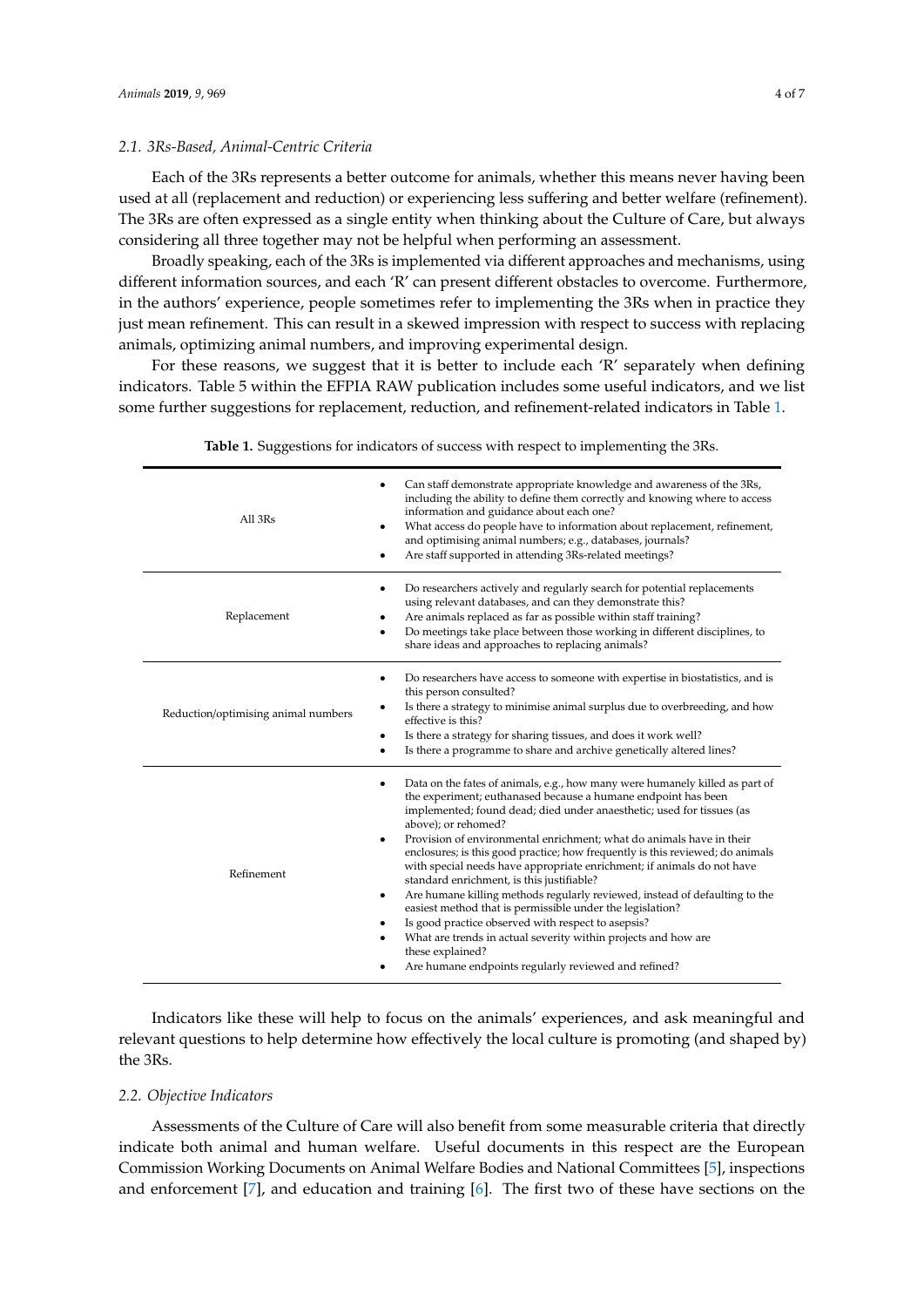Culture of Care, which list key elements that can be used as a basis for objective indicators, e.g., 'AWB members should receive appropriate individual induction training and Continuing Professional Development' [\[5\]](#page-5-2). Table [2](#page-4-0) sets out some examples of indicators taken from the Working Document on inspections and enforcement.

<span id="page-4-0"></span>**Table 2.** Examples of criteria, reproduced from the European Commission Working Document on inspections and enforcement [\[7\]](#page-5-3), which could be adapted into indicators to assess the Culture of Care.

| Could Be Good or Bad                                                                                                                                                                                                                                                                                                                                                                                                                                                                                 | <b>Good Culture of Care</b>                                                                                                                                                                                                                                                                                                                                                                                                                                                                                                                                                                                                        | <b>Poor Culture of Care</b>                                                                                                                                                                                                                                                                                                                                                                                                                                                                                                                                              |
|------------------------------------------------------------------------------------------------------------------------------------------------------------------------------------------------------------------------------------------------------------------------------------------------------------------------------------------------------------------------------------------------------------------------------------------------------------------------------------------------------|------------------------------------------------------------------------------------------------------------------------------------------------------------------------------------------------------------------------------------------------------------------------------------------------------------------------------------------------------------------------------------------------------------------------------------------------------------------------------------------------------------------------------------------------------------------------------------------------------------------------------------|--------------------------------------------------------------------------------------------------------------------------------------------------------------------------------------------------------------------------------------------------------------------------------------------------------------------------------------------------------------------------------------------------------------------------------------------------------------------------------------------------------------------------------------------------------------------------|
| Condition and care of animals<br>Quality of project documentation<br>First impressions such as on state<br>(condition and tidiness) of support<br>areas e.g., the cage washrooms<br>(hardest work-respect to all levels)<br>Status including formal authority of<br>key people—empowerment of staff<br>Attitude of researchers towards the<br>establishment AWB<br>Knowledge of staff on<br>their responsibilities<br>Level of openness of staff and<br>willingness to draw attention<br>to problems | Openness of all staff: keen and able<br>to answer questions<br>Effective designated veterinarian<br>whose input is respected by<br>researchers and care staff<br>High quality, respected care staff<br>$\bullet$<br>On-going education and training in<br>animal care and welfare which is<br>accessible to and encouraged for all<br>levels of staff<br>Effective communication between<br>care staff and research workers e.g.,<br>regular meetings;<br>experimental planning<br>Engagement with animal welfare<br>science community, use<br>of biostatisticians<br>Well-understood and clear<br>procedure for 'whistle-blowing' | Project leader being too distant or<br>removed from research workers and<br>care staff<br>Status of staff-not encouraged to<br>$\bullet$<br>contribute or listened to<br>Care staff/junior researchers not<br>$\bullet$<br>aware of the project details e.g.,<br>regarding care, management of<br>adverse effects<br>Resistance to change/introduction of<br>refinement and improvements<br>Lack of understanding of/poor<br>$\bullet$<br>engagement with animal welfare<br>issues by scientists<br>Poor communication between<br>$\bullet$<br>scientists and care staff |

An especially helpful document is the UK regulator's advisory note on low-level concerns at licensed establishments [\[11\]](#page-6-0). Appendix A within this guidance lists indicators of good practice, which correspond closely to the criteria for a good Culture of Care. We have used this document to list some suggestions for objective indicators in Table [3.](#page-4-1)

**Table 3.** Suggestions for objective indicators of a good Culture of Care, based on [\[11\]](#page-6-0).

- <span id="page-4-1"></span>• Staff numbers appropriate to the size of the establishment, type of work, and type of animals
- Low turnover of staff and minimal need for agency staff to 'fill the gaps'
- Staff have sufficient time and resource for daily, adequate routine monitoring
- Attending veterinarian visits regularly and is sufficiently available to provide advice
- Person responsible for overseeing the welfare and care of the animals (e.g., Named Animal Care and Welfare Officer in the UK, Directive Art 24 1a) meets regularly with users and is aware of their work
- Person responsible for ensuring that staff have access to species-specific information (e.g., Named Information Officer in the UK, Directive Art 24 1b) has adequate resource for the role
- Person responsible for ensuring compliance (e.g., Establishment Licence Holder in the UK, Directive Art 20 2) regularly meets with the other responsible persons and the Animal Welfare Body
- Clear audit trails of communications between scientists and animal technologists (see also examples from the Culture of Care network [\[12\]](#page-6-1))
- A clear system for raising concerns that is supported by management
- Well-maintained training records
- Program to review and reassess competence
- Regular Animal Welfare Body meetings with feedback to staff

Indicators like these can be objectively verified and measured, which means that they can complement the more qualitative, subjective indicators that relate to how people are feeling. An approach that includes appropriate proportions of subjective, objective, and animal-centered indicators should provide a more rounded, integrated analysis of the Culture of Care and how this is developing.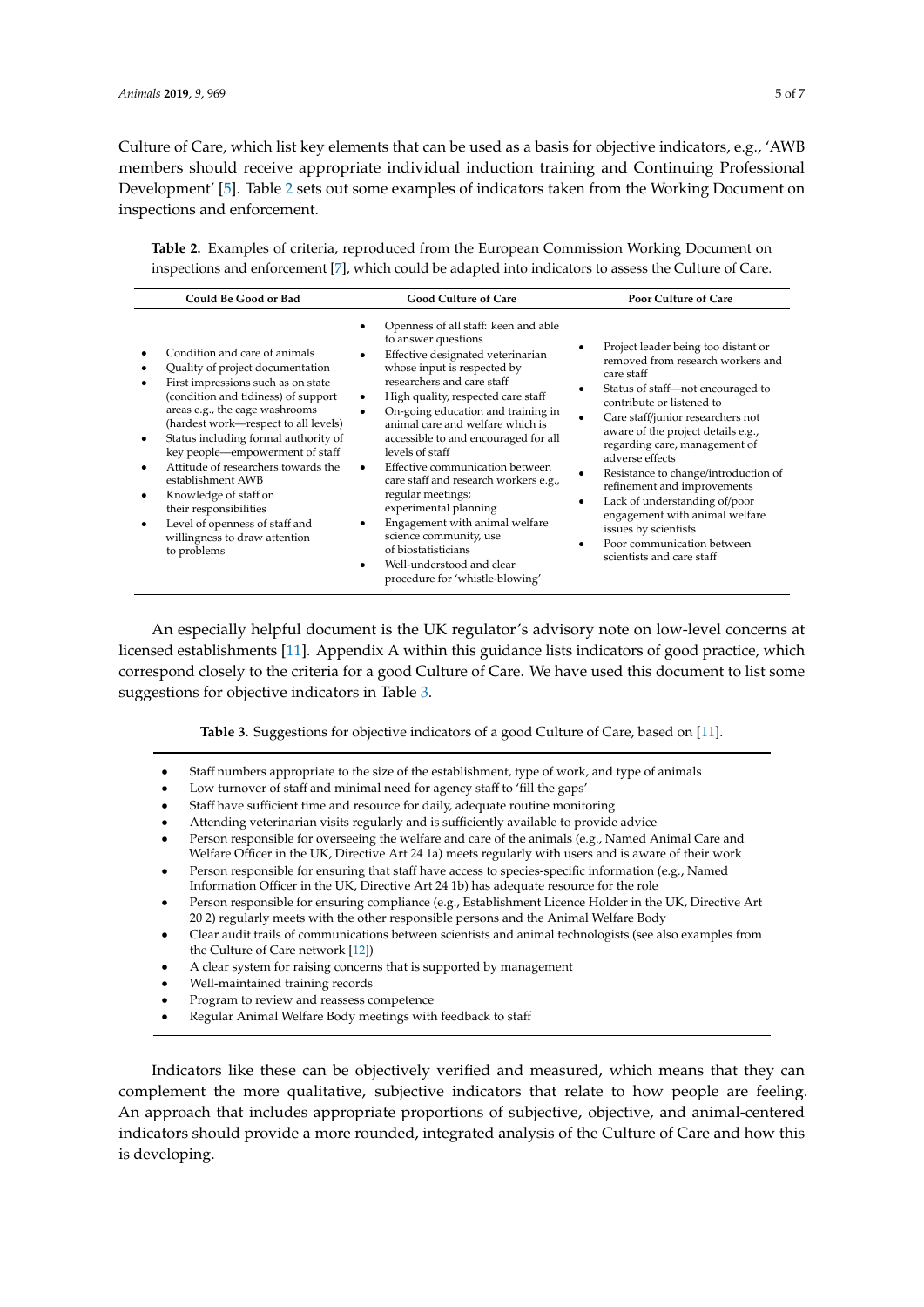# **3. Conclusions**

The authors hope that this concept paper will complement the literature on assessing the Culture of Care, by providing ideas and highlighting sources of information to help ensure that indicators are relevant and that at least some are measurable. The key take-home messages are:

- Make sure that there are some separate indicators relating to (i) replacement, (ii) refinement, and (iii) reduction, including optimizing experimental design and analysis
- Think about the life-time experience of the animals, how a good Culture of Care should improve this, and how this might translate into indicators you could assess
- Identify some objective indicators (such as animal welfare outcomes, supportive structures, or cultural descriptors) that can be measured or evidenced, e.g., with audit trails
- Review references 3 to 11 for inspiration, and look at the Norecopa Culture of Care page
- Share your assessment protocols, e.g., on your establishment's website and via articles and blogs, and consider joining relevant discussion groups such as the Culture of Care network, or networks for AWBs, ethics committees, or Institutional Animal Care and Use Committees

**Author Contributions:** Conceptualisation, P.H. and T.B.; writing, P.H. and T.B.

**Funding:** This research received no external funding.

**Conflicts of Interest:** The authors declare no conflict of interest.

## **References**

- <span id="page-5-0"></span>1. Norecopa. Culture of Care. Available online: https://norecopa.no/[more-resources](https://norecopa.no/more-resources/culture-of-care)/culture-of-care (accessed on 12 September 2019).
- <span id="page-5-1"></span>2. Klein, H.J.; Bayne, K.A. Establishing a culture of care, conscience, and responsibility: Addressing the improvement of scientific discovery and animal welfare through science-based performance standards. *ILAR J.* **2007**, *48*, 3–11. [\[CrossRef\]](http://dx.doi.org/10.1093/ilar.48.1.3) [\[PubMed\]](http://www.ncbi.nlm.nih.gov/pubmed/17170491)
- 3. European Union. Directive 2010/63/EU of the European Parliament and of the Council of 22 September 2010 on the protection of animals used for scientific purposes. *O*ff*. J. Eur. Union.* **2010**, *276*, 33–79.
- <span id="page-5-4"></span>4. National Research Council. *Guide for the Care and Use of Laboratory Animals*, 3rd ed.; The National Academies Press: Washington, DC, USA, 2011.
- <span id="page-5-2"></span>5. European Commission. *A Working Document on Animal Welfare Bodies and National Committees to fulfil the Requirements under the Directive*; European Commission: Brussels, Belgium, 2014. Available online: [https:](https://ec.europa.eu/environment/chemicals/lab_animals/pdf/guidance/animal_welfare_bodies/en.pdf) //ec.europa.eu/environment/chemicals/lab\_animals/pdf/guidance/[animal\\_welfare\\_bodies](https://ec.europa.eu/environment/chemicals/lab_animals/pdf/guidance/animal_welfare_bodies/en.pdf)/en.pdf (accessed on 11 October 2019).
- <span id="page-5-8"></span>6. European Commission. *A Working Document on the Development of a Common Education and Training Framework to fulfil the Requirements under the Directive*; European Commission: Brussels, Belgium, 2014. Available online: https://ec.europa.eu/environment/chemicals/lab\_animals/pdf/[Endorsed\\_E-T.pdf](https://ec.europa.eu/environment/chemicals/lab_animals/pdf/Endorsed_E-T.pdf) (accessed on 11 October 2019).
- <span id="page-5-3"></span>7. European Commission. *A Working Document on Inspections and Enforcement to fulfil the Requirements under the Directive*; European Commission: Brussels, Belgium, 2014. Available online: [https:](https://ec.europa.eu/environment/chemicals/lab_animals/pdf/endorsed_inspection-enforcement.pdf)//ec. europa.eu/environment/chemicals/lab\_animals/pdf/[endorsed\\_inspection-enforcement.pdf](https://ec.europa.eu/environment/chemicals/lab_animals/pdf/endorsed_inspection-enforcement.pdf) (accessed on 11 October 2019).
- <span id="page-5-5"></span>8. Bertelsen, T.; Hawkins, P. A Culture of Care. In *Animal Centric Management in the Laboratory Animal Facility*; Cloutier, S., Gaskill, B., Sorensen., D.B., Eds.; CRC Press: Boca Raton, FL, USA, in press.
- <span id="page-5-6"></span>9. Hawkins, P.; Thomas, R. Assessing the Culture of Care: A Survey of Network Members. 2017. Available online: https://www.researchgate.net/publication/[336253708\\_Assessing\\_the\\_Culture\\_of\\_Care\\_a\\_survey\\_](https://www.researchgate.net/publication/336253708_Assessing_the_Culture_of_Care_a_survey_of_network_members) of network members (accessed on 13 November 2019).
- <span id="page-5-7"></span>10. Robinson, S.; Sparrow, S.; Williams, B.; Decelle, T.; Bertelsen, T.; Reid, K.; Chlebus, M. The European Federation of the Pharmaceutical Industry and Associations Research and Animal Welfare Group Reflections on "Culture of Care" in the Context of Using Animals for Scientific Purposes. *Lab. Anim.* in press.